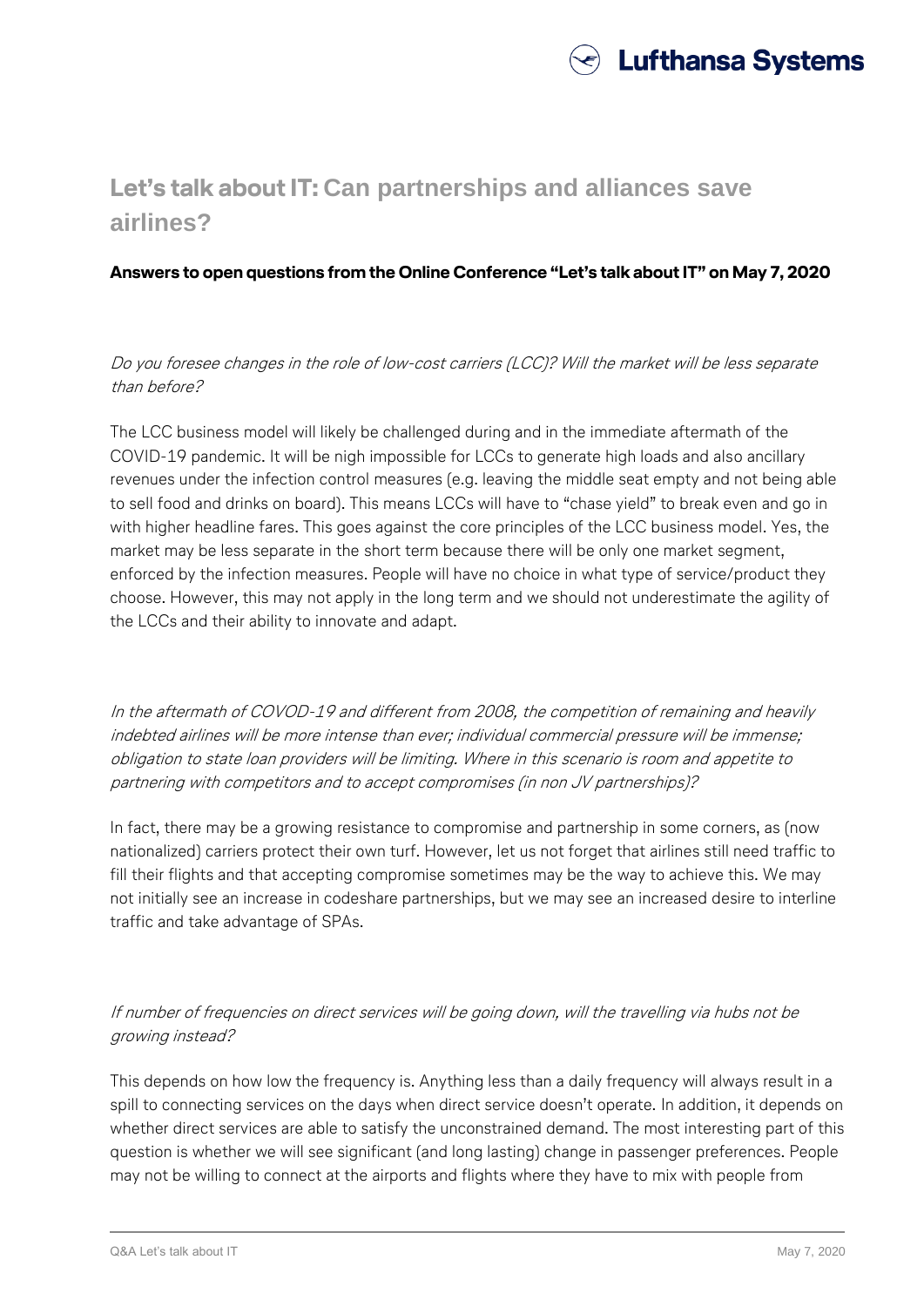

countries with higher infections rates. The question also remains if this mixing will be allowed in a short term.

As domestic or intra-regional markets are expected to ramp-up earlier, what can FSCs with heavy focus on long-haul operation do to support their bottom line? Will we see some new form of FSC/LCC partnerships?

The described situation is most applicable to 6th freedom carriers with no domestic/intra-regional markets. This will indeed be a challenge for them, as in a short term we are unlikely to see significant traffic flowing through long haul hubs. What we may see as a result, is some of these carriers (provided that they have money to do so, or an investor backing them), buying into/starting domestic airlines in other countries. Especially desirable will be markets where there is a gap due to the recent bankruptcy and regulators are open to allowing foreign ownership.

### Will the partnership model change permanently or until things come back to normal?

The current crisis will be a stress test for all forms of airline partnerships, from basic interlining partnerships all the way up to tightly integrated airline groups. In our very own opinion, we do not believe that the industry will come back to the normal that we were used to but to a "New Normal" that still remains to be shaped. If this for instance means fewer airlines in the sky with relaxed ownership, rules that allow for cross-border M&A's, the partnership models we know today will likely be a thing of the past. Then again, it is too early to tell what the future holds but I think the chances are high that it will be very different.

What kind of partnerships/alliances model will dominate? B2B (JV) driven (operational or technical backend process alignment), network and codeshare driven (complementing each other's network reaches) or B2C, alliance-kind driven (product and service synch towards the customer) and why do you think so?

We consider complementing networks a prerequisite for any lasting and successful partnership among airlines, weather it is bilateral or multilateral. We do not think that one particular form of partnership will dominate in future although, as briefly mentioned during the conference, we do believe that Joint Ventures are best equipped to weather the current crisis and the potential "New Normal" to come.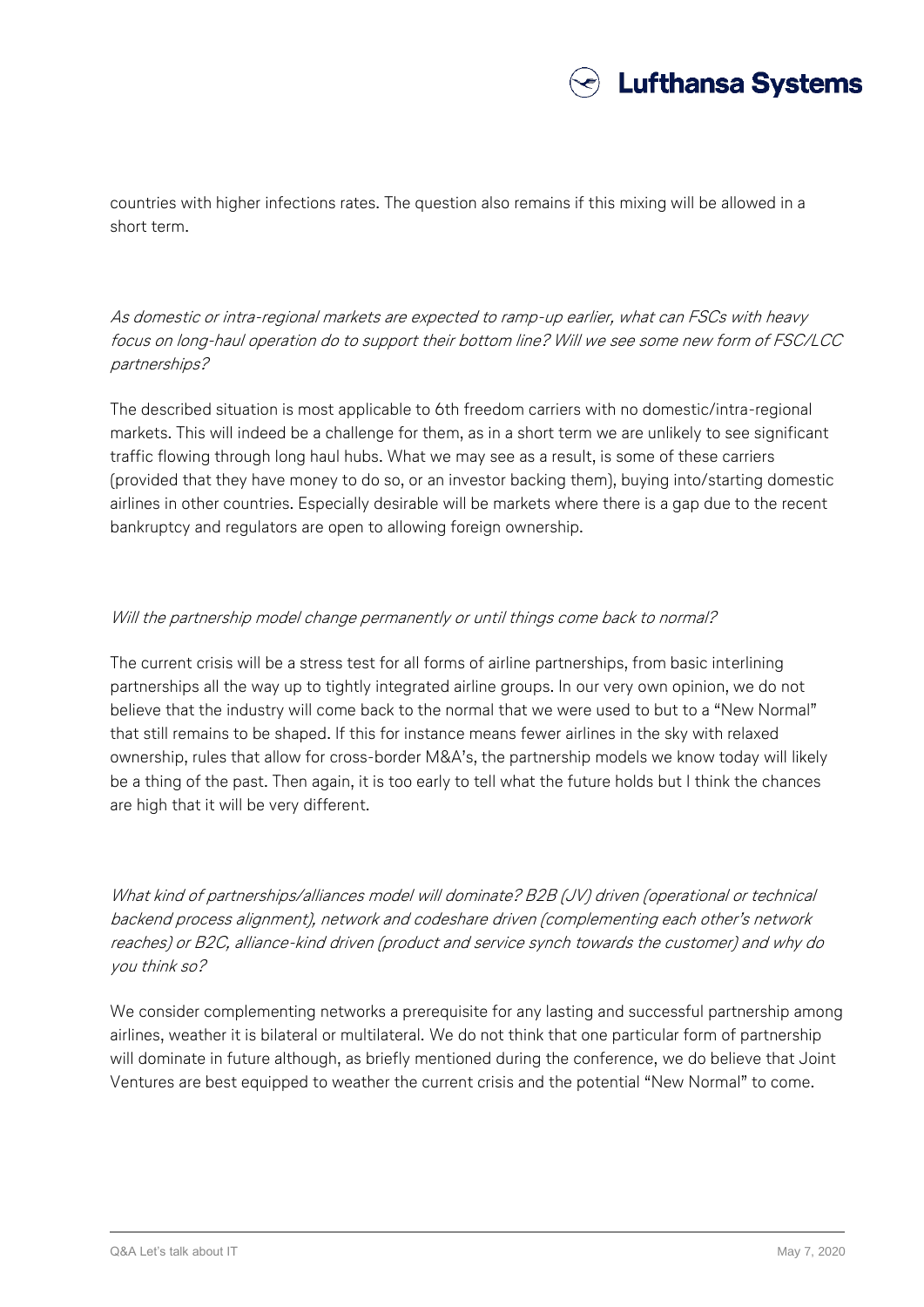

If international flights are taking more to resume, and domestic flights will come back earlier, this will not benefit partnerships to increase the market coverage?

This depends on whether there will be sufficient connectivity between domestic networks and international connections. This is not guaranteed. In addition, the question is whether we will have sufficient international travel demand. Current codeshare agreements will probably stay in place, but domestic network planners will probably not prioritize partnerships in their schedules.

# Don't you think the nationalization will be the trigger to decompose "airline groups" and existing partnerships?

Yes, this is a real possibility. We are already seeing tensions, especially in airline groups where tensions already existed prior to the crisis. This is not only a risk for airline groups but for any deep partnership, where two airlines from two different countries are sharing revenue (and in some cases costs). The government bailing out their own airline will not be prepared to subsidize another country's airline by proxy, without receiving significant advantage in return.

# What is your prediction regarding the consolidations and M&As in relatively fragmented markets (Europe, Africa)?

This will be driven by the level of distress airlines experience in respective regions and readiness of the investors to recapitalize them. In Europe, we are likely to see bankruptcies rather than M&As, with the exception of well-capitalized or nationalized airlines. Africa is a politically more complex case with fewer airlines and we are unlikely to see M&A wave there.

Jan has said that partnerships will very likely profit from the crisis. Do you see a threat in the way governments help their airlines at the moment? We currently see it with KLM and AF that KLM is putting pressure on the Air France to cut jobs opposed to what the French government wants. The relationship between both airlines has not been the easiest anyways

We strongly believe that the current crisis will stress test existing partnerships, bilateral and multilateral, and while some partnerships may come out stronger, others will fall victim to the COVID-19 pandemic. This is especially true for partnerships that already in pre-crisis times faced challenges such as mistrust or strategic non-alignment. The crisis will not only amplify these challenges but at the same time can serve as an "excuse" to end even long-standing relationships. Nevertheless, in the grand scheme of things, we do believe that partnerships as a whole will profit and that we will in the medium-term future see increased partnership activities. Potentially even tie-ups among players in the airline industry that in pre-crisis times were unthinkable.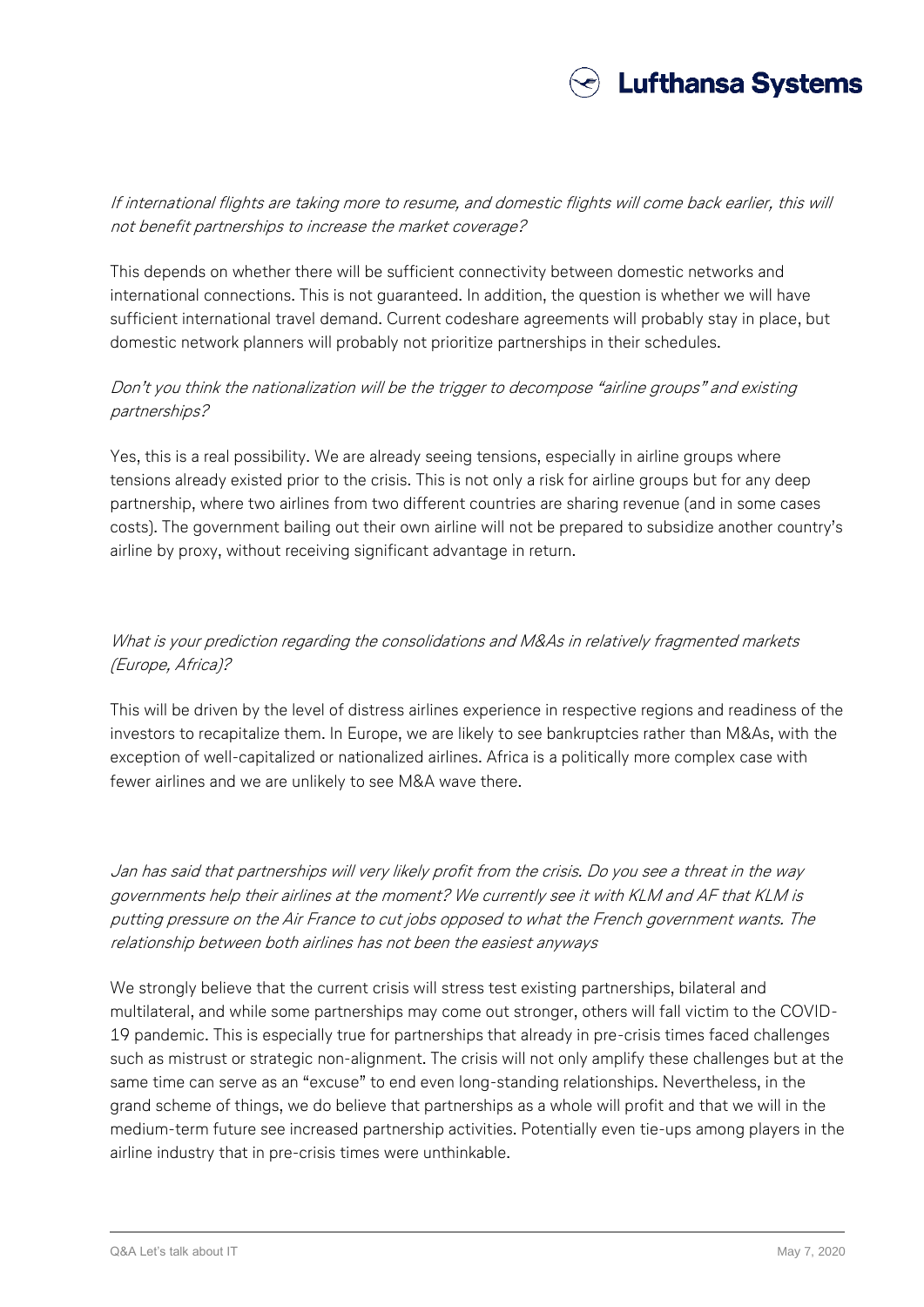

The risk to hub & spoke is an interesting suggestion. Might we see a "mesh" platform based on universal ticket acceptance, so travelers choose their own connection points?

This is an interesting idea! The challenge may be the infrastructure to do this. This type of initiative could only be driven multilaterally by someone like IATA. This would definitely break some existing business models.

#### Don't you think the relevance of alliance will go down further due to JVs' faster development?

There is certainly the danger that the relevance of alliances such as Star Alliance or SkyTeam further diminishes but as said during the conference, we do see the current crisis as a once in an alliancelifetime opportunity to radically reinvent Global Airline Alliances. In our opinion, Alliances and Joint Ventures can perfectly co-exist and are actually to some extent even symbiotic, at least when the Joint Venture carriers are part of the same Alliance. Joint Ventures are to the largest extent commercial agreements unnoticed by the customer while Alliances are customer facing and with their promises and benefits make partnerships tangible and beneficial to the customer.

# What do you think about changes in distribution channels? Will direct sales get more focus among passengers and the carriers?

There has been a move towards direct channels for airlines to reduce dependency on 3<sup>rd</sup> parties for a while now. Moving forward airlines will continue to find ways to reduce distribution costs and gain more control of the sale process via its own platform. In the post-pandemic world – it is more important than ever that cost bases are managed. Indirect channels will be more and more specialized towards niche markets, and where value-added services can be provided to passengers.

As airlines might reduce their network to different extents, do you foresee airlines to shrink their portfolios of partners as well and to rely on the key big partners at large hubs to cope with staff & cost reductions ?

If we see significant network changes in response to the current crisis that last for more than a few months, partnerships need to be reevaluated and remodeled to assess if they are still mutually beneficial under the "New Normal". This, however, does not mean that partnership portfolios will shrink, the opposite might even be the case. Although overall demand will likely need several years to reach the 2019 levels, passengers will still demand to travel from "anywhere to anywhere". In order to satisfy that demand partnerships will often be the only option.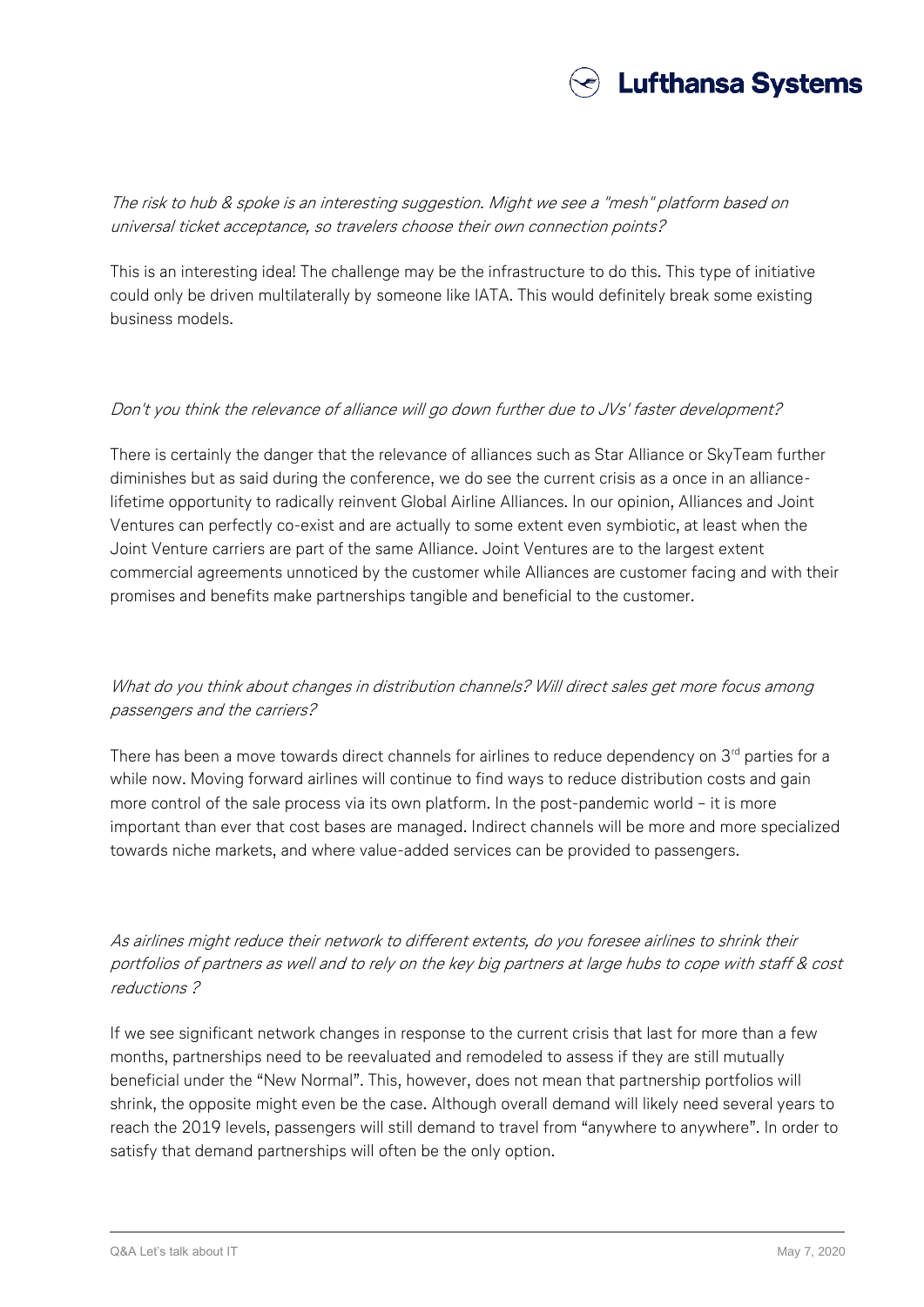

Is network still the main consideration for carriers to join an alliance? Are there any further values that airlines can gain from airline partnerships?

The network will likely be lesser consideration, if there is no reduction in the number of city pairs served (which past suggests will the case). Priority and value will be in filling the aircraft and generating network revenue contribution.

1. In the short term, with governments paying airlines to fly and maintain a core operation in terms of skeleton flight networks, how will profit/revenue share JV partnerships be affected? 2. What is the potential for hub consolidation in Europe given the proximity of these major airports?

For 1 please see the answers above. For 2: This will most likely happen in some form or another. Airlines (or airline groups) that operate multi-hub structure will seek to leverage the advantages of each hub but also consolidate where it makes sense to do so. This may turn to be an advantage; however, it again depends on whether there will be passenger preference for connectivity in the future.

### To which extent do you see airlines integrating for self-connecting/virtual interlining flights?

As mentioned during the conference, history has shown that in a post-crisis scenario one can usually notice an increase in airline partnership activities. Virtual interlining and facilitated self-connection schemes represent innovative forms of airline partnerships that are fairly new in the industry but in our opinion are not yet mature. Nevertheless, we think the current crisis presents an enormous opportunity for innovative partnership mechanisms and schemes if they enable airlines to forge partnerships that with traditional means such as interlining or codesharing are technically not feasible and/or commercially not reasonable.

### Is the government helping Lufthansa financially like Air France?

We only know what we read in the press.